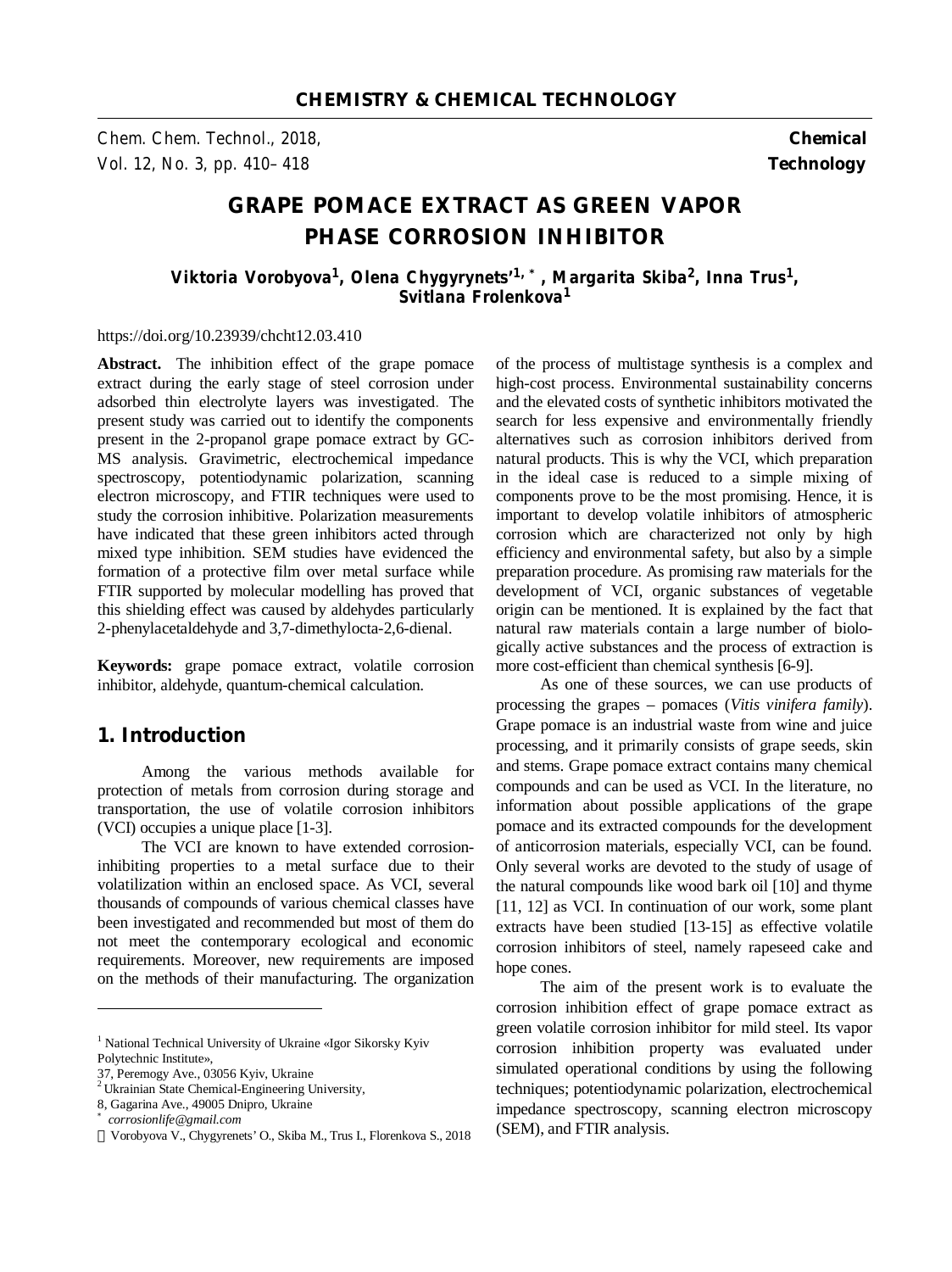# **2. Experimental**

### **2.1. Samples Preparation**

The corrosion test and electrochemical measurements were carried out using the mild steel strips. The composition of the mild steel (%): C 0.21; Mn 0.05; P 0.09; S 0.05 and 0.01 Al; P 0.02; Fe is the rest. The strips were polished by emery paper of 1/0, 2/0 and 3/0, rinsed with double distilled water, degreased, dried at room temperature, and kept in desiccators for 1 day.

Grape pomace extract was prepared by macerating in the 2-propanol alcohol for 48 h at solid:extraction agent ratio of 1:10 and filtered through ordinary filter paper.

### **2.2. Gravimetric Measurements**

Inhibitor effectiveness of the grape pomace extract as a volatile inhibitor of atmospheric corrosion of steel was evaluated by the method of accelerated tests under simulated operational conditions. The final geometrical area was  $25 \text{ cm}^2$ . The gravimetric measurement was conducted by suspending the samples in  $250 \text{ cm}^3$  conical flask with a tight-fitting rubber cork containing a small dish. The VCI were placed in the dish (2ml) for a certain period of time (depending on the experiment from 24 to 72 h) to form a protective film. After inhibitor film was formed,  $15 \text{ cm}^3$  of deionized water was added. The test process consisted of cyclic warming and cooling of the samples in a corrosion testing chamber with varying humidity. One cycle involves 8 h exposure in the thermostat  $(313\pm1)$  K), and 16 h exposure at the temperature of 298 K).The total duration of the tests was 21 days.

Corrosion rates and inhibitor effectiveness were calculated according to the following equations:

$$
CR = \frac{W_0 - W_1}{A \cdot t}
$$
 (1)

$$
IE = \frac{CR_1 - CR_2}{CR_1} 100.
$$
 (2)

where *A* is a sample area,  $m^2$ ;  $W_0$  is an initial weight of the sample, g;  $W_1$  is the sample weight after the immersion period, g;  $\tau$  is an immersion period, h;  $CR_1$  and  $CR_2$  are corrosion rates without and with inhibitor, respectively,  $g \cdot m^{-2} \cdot h^{-1}$ .

### **2.3. Electrochemical Measurements**

To determine the influence of protective surface films on the cathodic and anodic atmospheric corrosion processes (AC) for mild steel, we plotted the potentiodynamic polarization curves for a three-electrode electrochemical cell (the volume of working solution was 60 cm 3 ). Cylindrical mild steel electrode pressed into a Teflon holder was used and a platinum plate was used as an auxiliary electrode. The disk end face made of the mild

steel electrode with  $0.385 \text{ cm}^2$  in area served as a working surface. We plotted the polarization curves in 0.5М  $Na<sub>2</sub>SO<sub>4</sub>$  solution used to model the aggressive medium of the metals AC [16]. The polarization investigations were performed by using PI-50-1.1 potentiostat and PR-8 programmer. Mild steel potential was recorded and reported *vs*. Ag/AgCl/KCl (sat.).

The electrochemical impedance spectroscopy was measured with open circuit potential of 10 mV alternating voltage and the frequency from 100 kHz to 0.05 mHz with 10 points per decade. The test device and the cell configuration for the EIS measurements were the same as those for the polarization curve tests. To prove reproducibility, the polarization curve tests and the EIS measurements were repeated three times.

# **2.4. Gas Chromatography-Mass Spectrometry (GC-MS)**

The composition of volatile substances of the extract was studied by the method of chromatographyand-mass spectrometry by using Finigan Focus gas chromatograph with an НР-5MS capillary column of 30 m in length and 0.25 mm in diameter under the following conditions: temperature of injector 523 K; temperature of detector 553 K; thickness of the phase  $0.25 \mu m$ ; helium as a carrier gas; flow of the carrier gas 1.5 ml/min; the temperature conditions of chromatographic analysis (program) were as follows: an initial temperature of the column 373 K and a heating rate of the column (temperature gradient)  $10$  K/min up to 553 K; the mass range was 30–500 a.m.u. The components were identified by comparing the peak retention times in the chromatogram and the complete mass-spectrum of individual components with the corresponding results for pure compounds in the NIST-5 Mass Spectral Library. The relative contents of the chemical components of the extract were found by the method of internal normalization of the peaks area without correcting the sensitivity coefficients.

### **2.5. Surface Morphology Study (SEM)**

The surface morphology and coating were examined by FEI E-SEM XL 30 (detection of secondary electrons). For SEM images, 1cm 2 sample was taken.

# **2.6. Fourier Transformation Infrared Spectroscopic Studies (FTIR)**

FTIR analis was measured by Bruker Tensor 27 FTIR spectrometer in attenuated total reflection mode (Pike Technologies, GladiATR for FTIR with diamond crystal) and using spectral range of  $4000-400$  cm<sup>-1</sup> with resolution of  $4 \text{ cm}^{-1}$ .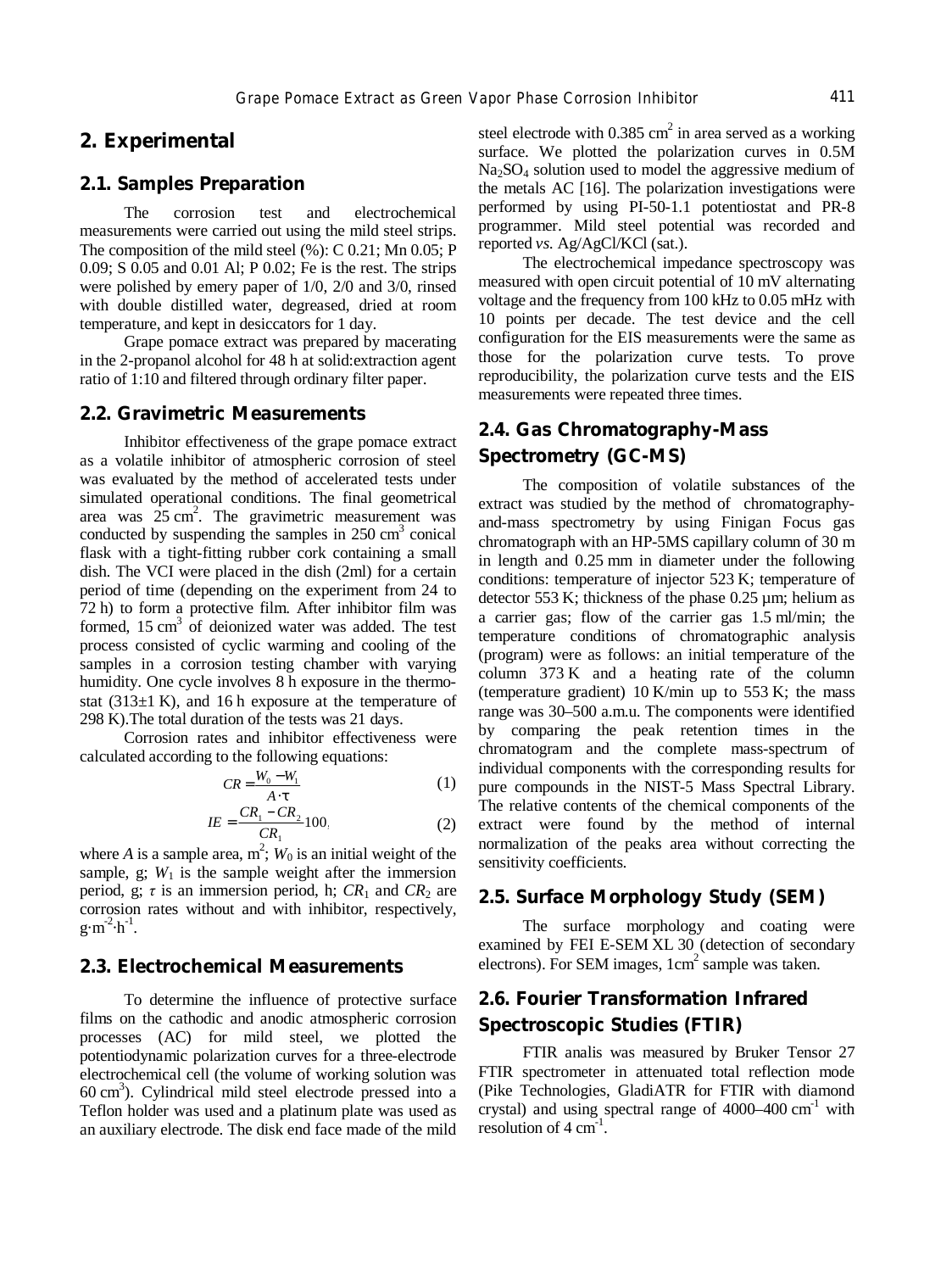## **2.7. Quantum Chemical Calculations**

The plant extract is a mixture of various components, which results in a complex inhibition mechanism. It is rather difficult to determine what components are present in plant extract create their relatively high ability to inhibit corrosion. However, it remains unknown what molecules of vapour-phase of 2-propanol grape pomace extracts are adsorbed on the steel surface and provides inhibition effectiveness.

According to the literature data [17, 18], the adsorption activity of organic molecules and, hence, their susceptibility to chemisorption can be estimated by the reactivity indices, various electronic structure parameters obtained as a result of quantum-chemical calculations with regard to the electronic and energy characteristics of the inhibitor and the metal. Therefore, a prognostic estimation of the adsorption capacity based on the electronic characteristics of molecules such as energy of the higher occupied molecular orbital (*EHOMO*) and the energy of the lower vacant molecular orbital  $(E_{LUMO})$ , the energy of the molecular gap ( $\Delta \varepsilon = E_{HOMO} - E_{LUMO}$ ) was carried out. Calculation of electronegativity and chemical hardness of a molecule was based on the theory of functional density.

According to the literature data, the adsorption of organic matter occurs on the partially filled *d*-orbital of ferrum by the reaction centres of molecules. It has been established that corrosion inhibitors usually promote the formation of a chelate on the metal surface, which include transfer of electrons from the organic compounds to the metal, forming a donor-acceptor bond during the chemical adsorption process.

According to Koopman's theorem [19], the frontier orbital energies *EHOMO* and *ELUMO* are related to the ionization potential, *I*, and the electron affinity, *A*, of iron and the inhibitor molecule by the following relations:  $A = -E_L$ *UMO*;  $I = -E_H$ *OMO.* 

In this adsorption, the metal acts as an electrophile while the inhibitor acts as a nucleophile. Considering the charge transfer characteristics of the adsorption, the wide use of quantum chemical calculations to study this process is justified. Calculated electron charges on the atoms of molecules were determined by their ability to chemical interaction, and by the wave function of the higher occupied molecular orbital, and the lower free molecular orbital, the most probable adsorption centers and the predictive adsorption capacity of the compounds were determined. In addition, it is known that the more negative charge on a heteroatom is the better the transfer of electrons from the donor occurs. Taking into account the characteristics of the transfer of charge of adsorption, the literature substantiates the widespread use of quantum-chemical calculations for the study of this process [17, 18].

Pearson and Parr have presented definitions using the finite differences method depending on electron affinity (*A*) and ionization energy (*I*) of any chemical species (atom, ion or molecule) for chemical hardness (*η*), and chemical potential (*χ*). According to the theory of functional density, the absolute electronegativity  $(\chi)$  and chemical potential  $(\mu)$  are the main parameters that characterize the ability of molecules to chemically interact [20-23]. The chemical potential, electronegativity, chemical hardness of an electronic system is defined as:

$$
c = -m = \frac{1}{2}(I + A)
$$
 (3)

$$
h = \frac{1}{2}(I - A),
$$
 (4)

The global electrophilicity index (*ω*) was introduced by Parr *et al*. [24-25] and is given by:

$$
W = \frac{\left(I + A\right)^2}{8\left(I + A\right)}\tag{5}
$$

If the adsorption process is considered from the point of view of the acid-basic interaction, the important quantitative parameters characterizing this process are the degree of charge transfer Δ*N*, *i.e.* the interaction strength of acid-acceptor molecules (iron surface) and the donor base (investigated substances of the vapor phase of the extract) and the magnitude of the energy change that accompanies the formation of the complex. The electron charge transfer, ∆*N*, from base *B* to acid *A*, and the associated energy change ∆*E* is given as:

$$
\Delta N = \frac{m_B - m_A}{2(h_A + h_B)}\tag{6}
$$

$$
\Delta E = \frac{\left(m_B - m_A\right)^2}{2\left(h_A - h_B\right)}\tag{7}
$$

where  $\chi = -\mu$  – electronegativity, eV;  $\eta$  – chemical hardness,  $eV$ ;  $A -$  characteristics of the test substance molecule;  $B$  – characteristics of the elemental lattice of the iron surface.

The electronegativity of metal surface is replaced by the work function for Fe(110) surface, which is theoretically equal to 4.82 eV and the hardness of metal is equal to 0 eV for bulk metals [26].

Quantum chemical calculations have been performed by the HyperChem 7 [27] package. The geometry optimization was obtained by application of the restricted Hartree-Fock method (RHF) using MNDO approach with PM3 parameterization.

These parameters will provide insights into the mechanism of the interaction of the extract components with mild steel surface.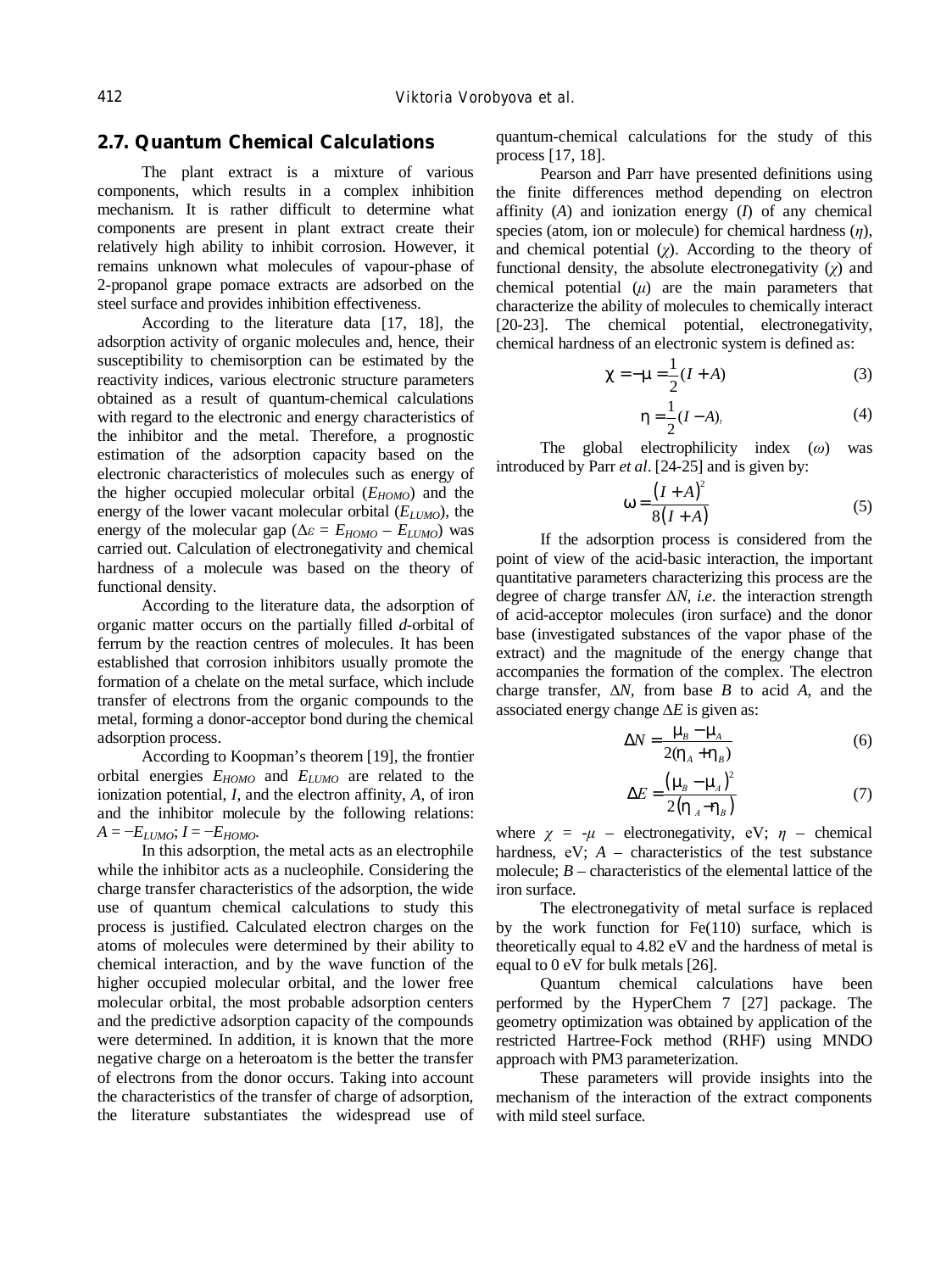### **3. Results and Discussion**

# **3.1. Inhibition of Mild Steel Vorrosion by the Film Formed from the Grape Pomace Extract**

Visual inspection was carried out following the criterion for the volatile corrosion inhibition test. Corrosion rate and inhibition effectiveness for the test samples are shown in Table 1.The analysis of the results of accelerated corrosion tests has shown that the volatile fractions of the extract protect steel from corrosion under the conditions of periodic moisture condensation. The corrosion rate and inhibition effectiveness for the extract film-forming specimens were 0.0186  $g/m^2$  and 90.05 %, respectively.

The influence of pre-treatment immersion time of steel in the volatile phase of the grape pomace extract on corrosion effect under the conditions of periodic moisture condensation was investigated. It should be noted that the corrosion rate decreases with the increase of film formation time. The inhibition efficiency (*IE*) increases in the range of 50.06–90.05 %. This shows that grape pomace extract can volatilize and adsorb on the carbon steel surface to protect the steel. It should be noted that the treatment of specimens in the vapor phase of individual 2-propanol does not improve the corrosion resistance of the metal. This allows us to recommend this extract for the corrosion protection of mild steel.

# **3.2. Characterization of Grape Pomace Extract by GC-MS**

In the volatile fraction of the grape pomace extract 22 compounds were detected by the chromatography-andmass spectrometry method (Table 2). The important aldehydes, namely, hexanal (9.1 %), heptanal (8.7 %), 2-phenylacetaldehyde (6.5 %), butanal (4.8 %), nonanal (7.0 %), and (2E)-3,7-dimethyl-2,6-octadien-1-ol (2.3 %) were found.

Other classes of compounds including terpenes, saturated and unsaturated fatty acids (34 %) represented by hexadecanoic acid (5.4 %), (9Z)-octadec-9-enoic acid (6.1 %), and (9Z,12Z)-9,12-octadecadienoic acid (4.2 %) were discovered. This result indicates that grape pomace extract contains aldehydes in their composition, which can act as corrosion inhibitors. For example, aldehydes and terpenes are the main compounds that provide protective effects of rapeseed cake extract as volatile corrosion inhibitor [13-15].

# **3.3. Quantum Chemical Study**

The inhibitor molecules structure of 2-propanol grape pomace extract (1-7) obtained after a geometric optimization procedure are presented in Fig. 1. The results of quantum-chemical calculations of the energy parameters of molecules are presented in Tables 3 and 4. The HOMO energy (*EHOMO*) is often associated with the electron donating ability of the molecule, whereas the *ELUMO* indicates the ability of the molecule to accept electron. Therefore, high values of the *EHOMO* indicate an increased tendency of the inhibitor to donate electron to the vacant *d*-orbital of Fe in mild steel. Namely, the HOMO regions for the molecules are the sites at which electrophiles attack and represent the active centers with the utmost ability to interact with the metal surface atoms. The highest *EHOMO* values are obtained for 2-phenylacetaldehyde, (2E)-3,7-dimethyl-2,6-octadien-1 ol, and (9Z)-octadec-9-enoic acid. It is well known that the lower the *ELUMO* value, the greater the molecule ability to accept electrons from the metal [17, 18].

Our calculations have shown that investigated molecules have the lowest *ELUMO*, so they have the greatest ability to interact with the metal surface. The ranking of the molecules according to their ability to accept electrons from mild steel is: 2-phenylacetaldehyde, (2E)-3,7-dimethyl-2,6-octadien-1-ol, butanal, nonanal, hexanal, (9Z)-octadec-9-enoic acid, and hexadecanoic acid.

*Table 1* 

| Time film-forming | Corrosion rates, $g m^2 h^T$ | Inhibition efficiency IE, % |
|-------------------|------------------------------|-----------------------------|
|                   | 0.0938                       | 50.06                       |
| 24                | 0.0770                       | 58.99                       |
| 30                | 0.0610                       | 67.52                       |
| 35                | 0.0526                       | 71.98                       |
| 40                | 0.0518                       | 72.39                       |
| 48                | 0.0186                       | 90.05                       |
| 72                | 0.0178                       | 91.00                       |
| without inhibitor | 0.1879                       | $\overline{\phantom{m}}$    |

### **Calculated corrosion rates and inhibition efficiency obtained by weight loss method**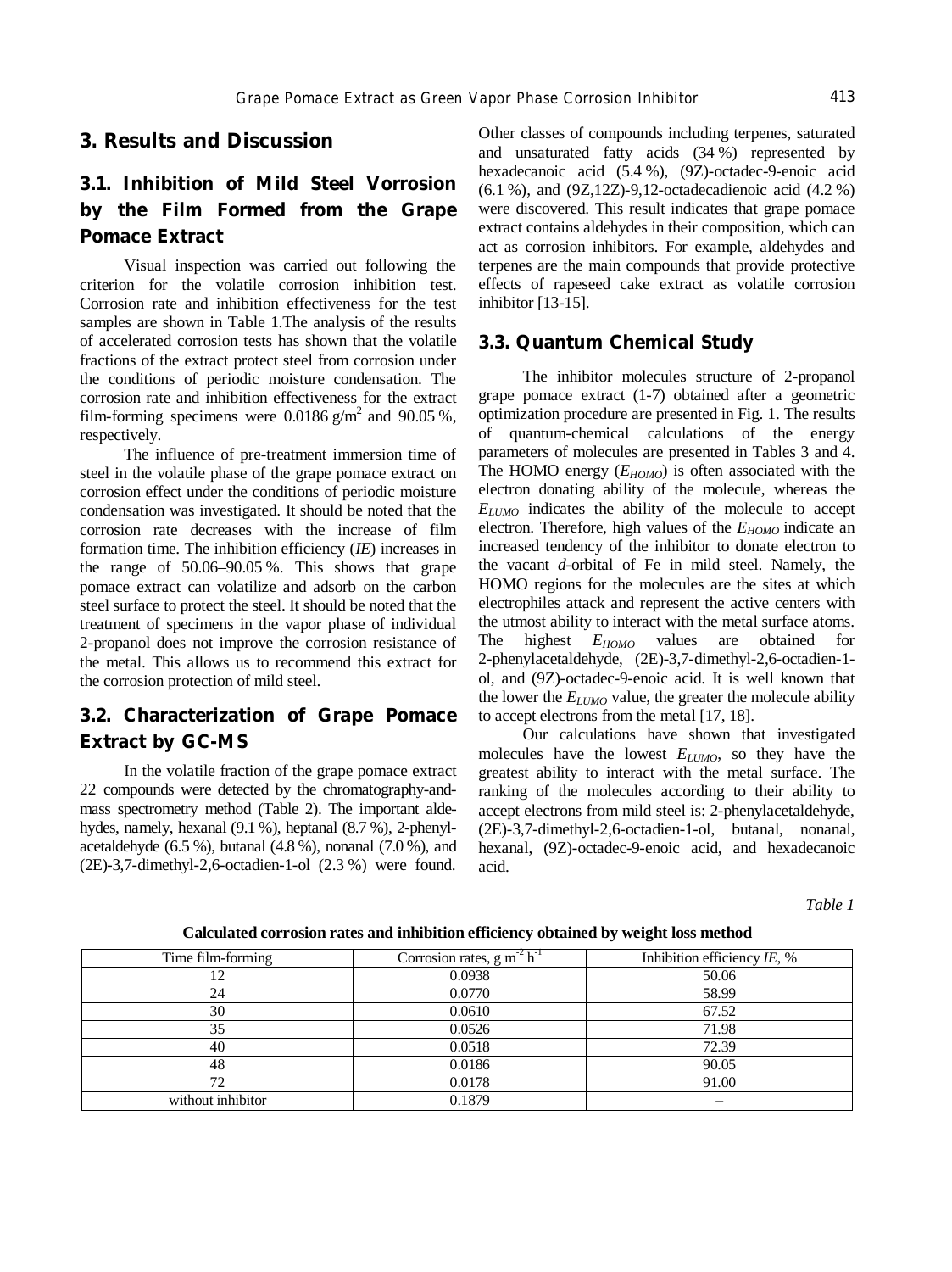### *Table 2*

#### **The content of the main components the grape pomace extract**

|                                                                                            | Holding    | Weigh         |
|--------------------------------------------------------------------------------------------|------------|---------------|
| Component                                                                                  | time $t$ , | t ratio,      |
|                                                                                            | min        | $\frac{0}{0}$ |
| Hexanal                                                                                    | 3.55       | 9.1           |
| Heptanal                                                                                   | 3.75       | 8.7           |
| 2-Phenylacetaldehyde                                                                       | 3.87       | 6.5           |
| Butanal (Butyraldehyde)                                                                    | 4.13       | 4.8           |
| Nonanal                                                                                    | 4.41       | 7.0           |
| (2E)-3,7-Dimethyl-2,6-octadien-1-ol                                                        | 6.52       | 2.3           |
| Propane-1,2,3-triol (Glycerol)                                                             | 6.60       | 0.9           |
| 4-Hydroxy-3,5-dimethoxybenzaldehyde (Syringaldehyde)                                       | 6.92       | 1.1           |
| (2E)-3-Phenylprop-2-enal (Cinnamaldehyde)                                                  | 9.48       | 0.9           |
| 4-Hydroxy-3-methoxybenzaldehyde (Vanillin)                                                 | 12.20      | 1.1           |
| 2-methyl-2-propanyl 4-hydroxy-4-methyl-5-hexanoate                                         | 13.57      | 4.8           |
| Heptacosane                                                                                | 17.31      | 3.2           |
| (9Z,12Z)-9,12-Octadecadienoic acid (Linoleic acid)                                         | 18.09      | 4.2           |
| Hexadecanoic acid(Palmitic acid)                                                           | 18.24      | 5.4           |
| (9Z)-Octadec-9-enoic acid (Oleic acid)                                                     | 19.62      | 6.1           |
| (1R,4E,9S)-4,11,11-Trimethyl-8-methylidenebicyclo[7.2.0]undec-4-ene                        | 21.01      | 1.7           |
| (Caryophyllene)                                                                            |            |               |
| (Naphthalene-1-yl) (1-pentyl-1H-indol-3-yl) methanone                                      | 22.86      | 6.2           |
| $2-(4-Methyl-1-cyclohex-3-enyl)$ propan-2-ol ( $\alpha$ -Terpineol)                        | 23.94      | 9.5           |
| 1-Methyl-4-(1-methylethylidene)cyclohexan-1-ol (γ-Terpineol)                               | 24.01      | 4.2           |
| (1R,3aR,5aR,5bR,7aR,9S,11aR,11bR,13aR,13bR)-3a,5a,5b,8,8,11a-hexamethyl-1-prop-1-en-2-yl-  | 24.52      | 9.5           |
| 1,2,3,4,5,6,7,7a,9,10,11,11b,12,13,13a,13b-hexadecahydrocyclopenta[a]chrysen-9-ol (Lupeol) |            |               |
| Lup-20(29)-ene-3 $\beta$ , 28-diol (Betulin)                                               | 27.41      | 3.8           |

The separation energy is a parameter which determines the reactivity of a molecule towards a metallic surface and is a very important stability index. As *∆ε* decreases, the reactivity of the molecule increases leading to increasing adsorption on the metal surface and hence high inhibition efficiency, since the energy to remove an electron from the last occupied molecular orbital will be low. The calculations from Table 4 show the following increasing reactivity abilities of the molecules towards steel: phenylacetaldehyde, 3,7-dimethylocta-2,6-dienal, (9Z)-octadec-9-enoic acid, butanal, nonanal, hexanal, and hexadecanoic acid. Consequently, the first substances of the specified series are likely to be more potent inhibitors.

Corrosion inhibition of mild steel by organic inhibitors (present in plant extracts) is a complex process and is mainly influenced by charge transfer. Electrophilicity, *ω*, is an index which measures the propensity of chemical specie to accept electrons. Thus, a good nucleophile is characterized by low values of  $\mu$  and *ω*; whereas a good electrophile is characterized by high values of  $\mu$  and  $\omega$ . It is clear from Table 4 that the molecules have low electrophilicity index values and are good nucleophiles.

The calculated amount of charge transfer, ∆*N*, between the molecules and the mild steel Fe surface is given in Table 4. A positive value of ∆*N* indicates that the

molecules act as an electron acceptor, while a negative value of ∆*N* indicates that the molecules act as electron donors. Thus, from Table 4, all the molecules studied act as electron acceptors except ∆*E*, which acts as electron donor. According to I. Lukovits [28], if ∆*N* < 3.6, the molecules can be assumed to possess charge transfer ability towards the metal surface. The molecules studied possess charge transfer abilities towards mild steel. The inhibition potential of 2-propanol grape pomace extract is attributed to the presence of aldehydes – phenylacetaldehyde, 3,7-dimethylocta-2,6-dienal and (9Z)-octadec-9-enoic acid.

### **3.4. Electrochemical Measurements**

The immersion time effect was investigated using potentiodynamic polarization. In analyzing the influence of VIC films on the rate of the partial electrode processes of anodic oxidation of steel and cathodic reduction of the molecular atmospheric oxygen in a  $0.5M$  Na<sub>2</sub>SO<sub>4</sub> solution with and without protective films, it was discovered that, independently of the fact whether the VIC films are present or absent on the steel surface, the rate of the cathodic processes is much higher than the rate of anodic processes (Fig. 2). These dependences of the current density on the electrode potentials indicate the presence of fairly complicated multistage processes under the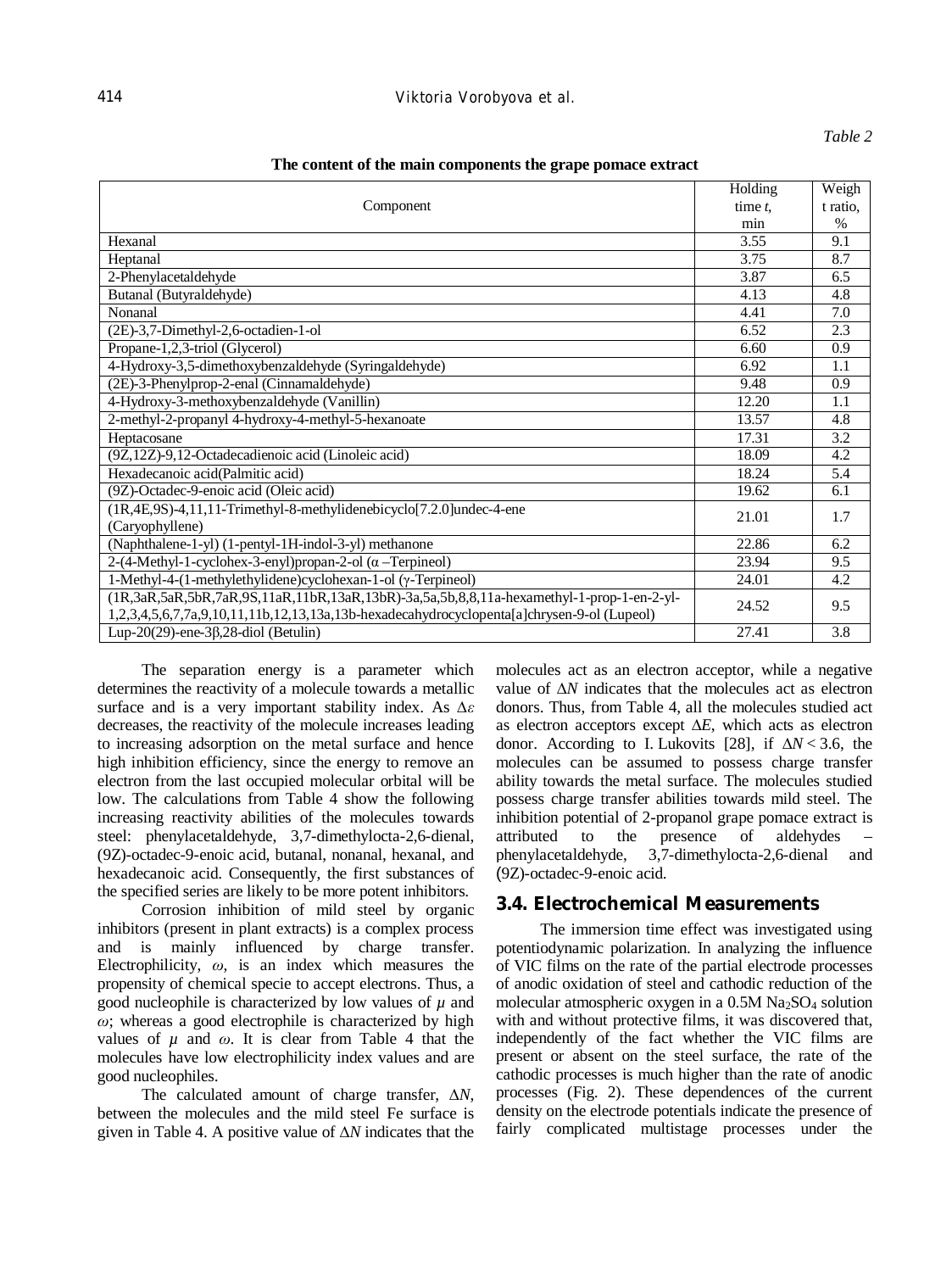conditions of cathodic and anodic polarization of steel. Both the cathodic slopes and the anodic slopes do not change obviously, which indicates that the mechanism of the corrosion reaction does not change, and the corrosion

reaction is inhibited by a simple adsorption mode. In other words, the inhibitor decreases the surface area for corrosion without affecting the mechanism of corrosion and only causes inactivation of a part of the metal surface.



**Fig. 1.** The frontier molecular orbital density distribution in the main components of grape pomace extract using quantum chemical calculations (orbital density value 0.005)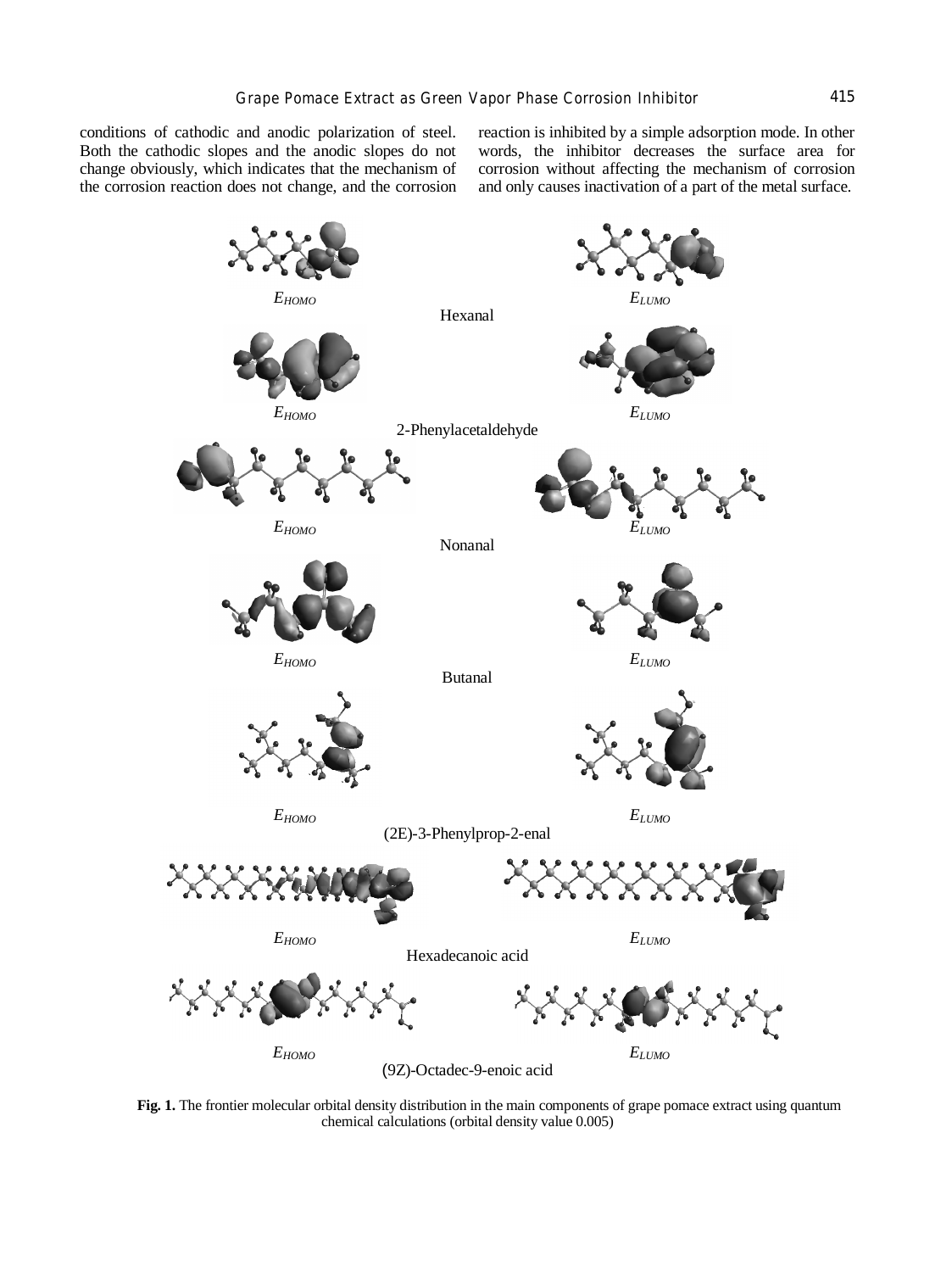| Molecule                              | $E_{HOMO}$ , eV | $E_{LUMO}$ , eV | $\Delta \varepsilon_{H-I}$ , eV |
|---------------------------------------|-----------------|-----------------|---------------------------------|
| Hexanal                               | $-10.771$       | 0.864           | $-11.63$                        |
| 2-Phenylacetaldehyde                  | $-9.908$        | 0.125           | $-10.03$                        |
| Nonanal                               | $-10.761$       | 0.864           | $-11.62$                        |
| <b>Butanal</b>                        | $-10.666$       | 0.757           | $-11.42$                        |
| $(2E)-3,7-Dimethyl-2,6-octadien-1-ol$ | $-9.766$        | 0.735           | $-10.50$                        |
| (9Z)-Octadec-9-enoic acid             | $-9.883$        | 0.907           | $-10.79$                        |
| Hexadecanoic acid                     | $-11.183$       | 1.066           | $-12.24$                        |

### **Calculated quantum chemical properties for the most stable conformations of the major effective components of grape pomace extract**

*Table 4* 

**Calculated quantum chemical properties for the most stable conformations of the major effective components of grape pomace extract** 

| Molecule                               | $m$ eV  | $h_{\rm e}$ eV | ΔN    | $\omega$ | $\Delta E$ |
|----------------------------------------|---------|----------------|-------|----------|------------|
| Hexanal                                | $-4.95$ | 5.81           | 0.175 | 1.238    | 0.00077    |
| 2-Phenylacetaldehyde                   | $-4.89$ | 5.01           | 0.210 | 1.222    | 0.00025    |
| Nonanal                                | $-4.94$ | 5.81           | 0.176 | 1.237    | 0.00071    |
| <b>Butanal</b>                         | $-4.94$ | 5.72           | 0.179 | 1.236    | 0.00068    |
| $(2E)$ -3,7-Dimethyl-2,6-octadien-1-ol | $-4.51$ | 5.25           | 0.236 | 1.128    | 0.00440    |
| (9Z)-Octadec-9-enoic acid              | $-4.48$ | 5.39           | 0.232 | 1.220    | 0.00510    |
| Hexadecanoic acid                      | $-5.05$ | 6.12           | 0.158 | 1.264    | 0.00232    |

As the time of treatment of the metal by the volatile compounds of extract is increased to 48 h, the increase in the inhibiting efficiency becomes especially visible. It is also seen that all these samples change the corrosion potential significantly to positive direction, and, therefore, they are predominantly anodic-cathodic inhibitors.

The inhibition efficiency increases as the pretreatment immersion time is increased. Both anodic and cathodic reactions are drastically inhibited after 72 h of exposure to the film-forming. In the presence of volatile compounds extract, the slight change of both  $b_c$  and  $b_a$ indicates that the corrosion mechanism of steel does not change. These results infer that the inhibitor acts by simple blocking of the available surface area. These components can be classified as mixed-type inhibitors.

Fig. 3 represent the Nyquist diagrams for steel in 1N Na2SO<sup>4</sup> without protective film (*curve* 1) and with a film formed after holding for 48 h in the vapor phase of grape pomace extracts (*curve* 2). The most common equivalent circuit used to model corrosion of the metal in aqueous electrolyte is the Randles circuit (Fig. 4, Table 5).

The Nyquist diagram of steel in the absence of protective film describes a capacitive arc with high frequency values, which is followed by a straight line at lower frequency values. In the presence of protective film, the impedance spectrum switches to double-capacitive semicircles. The disappearance of the diffusion features in the presence of protective film indicates that the corrosion reaction is inhibited by protective film, which makes the

diffusion process to be non-controlled one. Furthermore, the inhibition efficiencies obtained from weight loss and polarization curves are in reasonably good correlation.



**Fig. 2.** Polarization curves for steel in  $0.5M$  Na<sub>2</sub>SO<sub>4</sub> at different time of film formed in vapour phase of grape pomace extract



**Fig.** 3. Nyquist plots measured at  $E_{corr}$  of steel in 1N Na<sub>2</sub>SO<sub>4</sub> without protective film (1) and with a film formed after holding for 48 h (2) in the vapor phase of the volatile compounds of grape pomace extract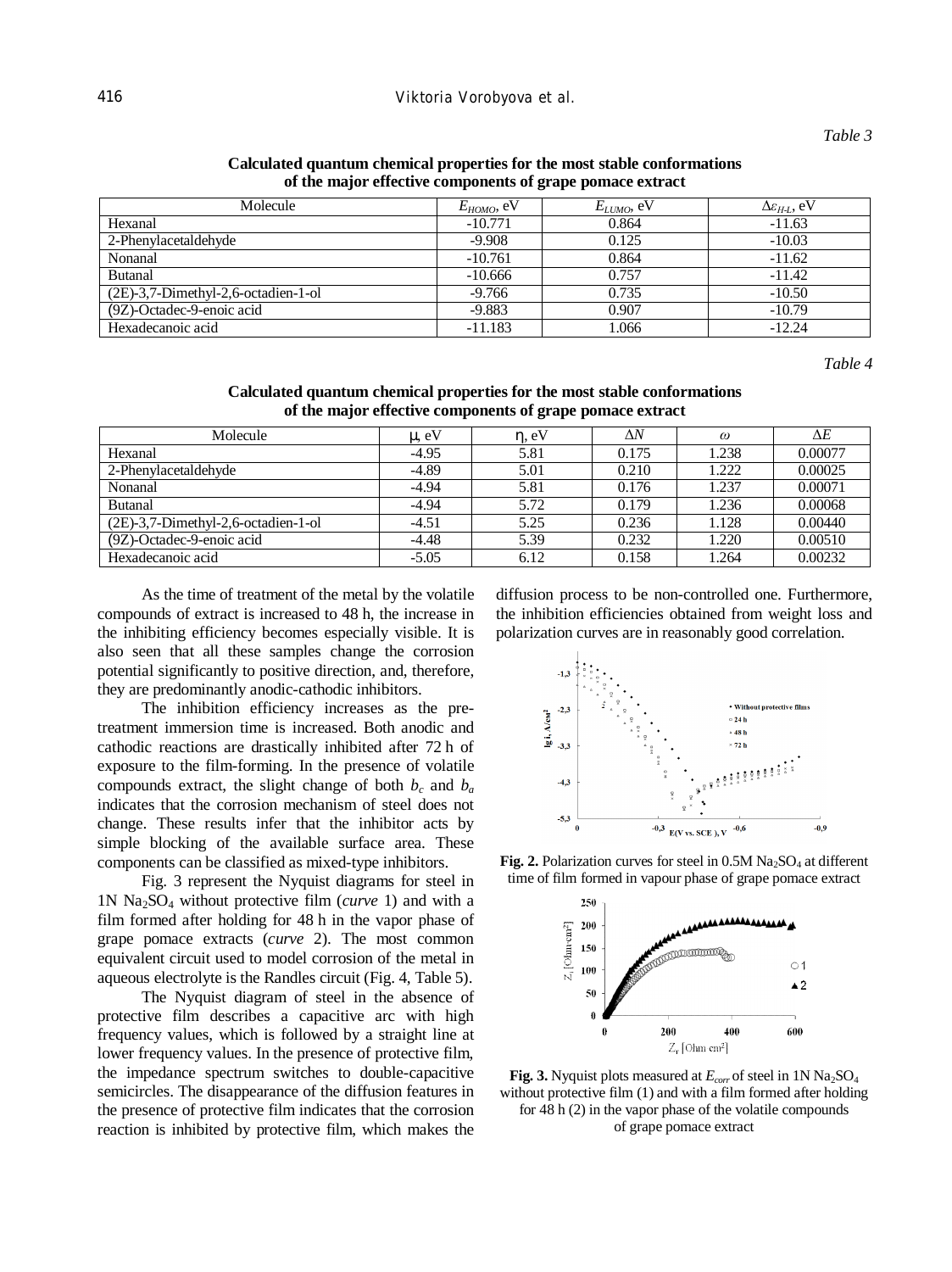The results obtained from weight loss and potentiodynamic polarization are in good agreement, and the compounds inhibition action could also be evidenced by surface SEM images.



**Fig. 4.** Equivalent circuits for test steel

### **3.5. SEM Surface Examination**

To establish whether corrosion inhibition is due to formation of green inhibitor protective film on the metal surface, SEM images were taken. The surface morphology of the sample before exposure to volatiles of extract indicates that there were a few scratches from the mechanical polishing treatment. This image displays a freshly polished steel surface. The following images (Figs. 5b,c) are showing the steel surface after 48 h of exposure in vapor phase of grape pomace extract for the filmforming. A thin film covering surface can be seen.

FT-IR analysis of the carbon steel specimens in the absence and after the film formation for 72 h in the gasvapor atmosphere in the presence of extract was carried out between  $500$  and  $4000$   $cm^{-1}$ .

The IR-spectrum of the extract are characterized by the presence of an intense absorption band of С=O groups at a wavelength of  $1400 \text{ cm}^{-1}$  in the carbonic groups of fatty acids, which confirms the presence of significant amounts of saturated and unsaturated fatty acids in the extract. Absorption bands in the interval of  $900-690$  cm<sup>-1</sup> are referred to the vibrations of aromatic substitutes (deformation vibrations of the С–Н bond) and the deformation vibrations within the range of  $1300-1200$  cm<sup>-1</sup> corresponding to the alcohol groups. The strong band at  $\sim$ 3440 cm<sup>-1</sup> can be associated with O–H stretching of the phenolic group. The band at 2981 cm<sup>-1</sup> is related to C-H stretching vibration. The strong band at  $1640 \text{ cm}^{-1}$  is assigned to conjugated C=O stretching vibration. The band at 1452 cm<sup>-1</sup> can be attributed to  $\text{C}=\text{C}-\text{C}$  aromatic ring stretching. The absorption bands within the interval of  $1750-1600$  cm<sup>-1</sup> are related to the stretching vibrations of carbonyl groups of aldehydes and the vibrations of aromatic rings. The bands at  $1045$  and  $1087$  cm<sup>-1</sup> can be assigned to C–H deformations of the aromatic ring.

So, after 48 h (Fig. 6, *curve* 2) of film formation one can observe the decrease in the oscillation intensity in the region of  $1800-1580$  cm<sup>-1</sup>, which is more characteristic of aldehydes, and the appearance of intense absorption bands in the region of  $1680-1640$  cm<sup>-1</sup>, which is inherent in  $v(C=C)$  groups, as well as the emergence of intensive absorption bands of valence bonds in the region of  $2800-2500$  cm<sup>-1</sup>, corresponding to two groups of compounds – dimeric and trimeric polymer adducts.

*Table 5* 

Typical parameters obtained from EIS fitting results of St3 steel in 1N Na<sub>2</sub>SO<sub>4</sub> without protective film **and with a film formed after holding for 48 h in the vapor phase of grape pomace extract** 

| Sample                   | Parameters obtained from EIS fitting results |                                     |                                   |                                  |  |
|--------------------------|----------------------------------------------|-------------------------------------|-----------------------------------|----------------------------------|--|
|                          | $R_1$ , Ohm $\cdot$ cm <sup>2</sup>          | $R_2$ , Ohm $\cdot$ cm <sup>2</sup> | $CPE_1$ , $\mu$ F/cm <sup>2</sup> | W<br>Ohm $\cdot$ cm <sup>2</sup> |  |
| Without protective films | 3.76                                         | 586                                 |                                   |                                  |  |
| With protective films    | 3.97                                         | 812                                 |                                   |                                  |  |

Note: *W* – resistance of Warburg, which is connected with diffusion limitation (resistance of electrolyte in pores)



**Fig. 5.** SEM images of the carbon steel surface: initial surface (a); after 24 (b) and 48 (c) h in vapor phase of extract